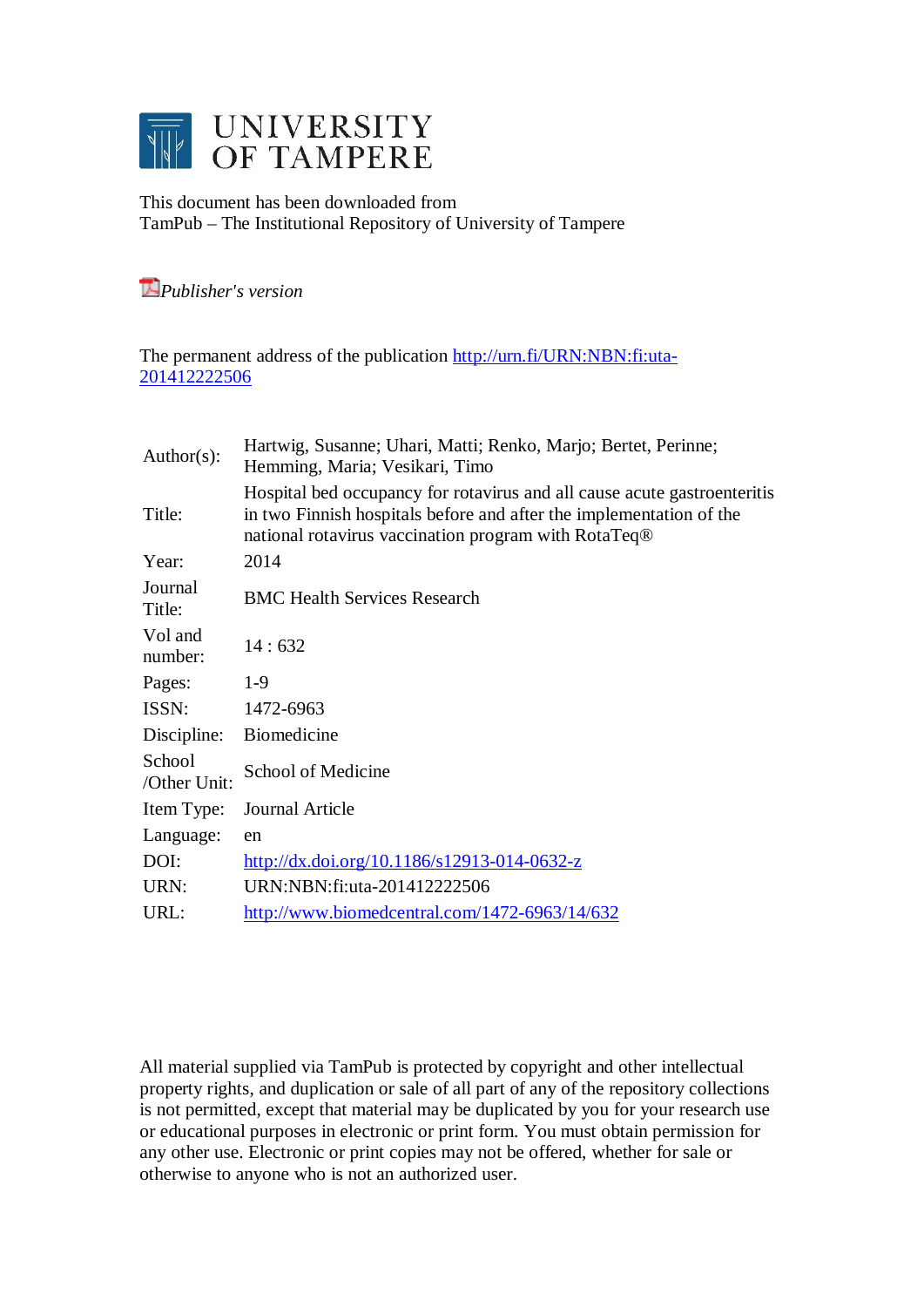# **RESEARCH ARTICLE Example 2014 12:30 The SEAR CHA RESEARCH ARTICLE**



# Hospital bed occupancy for rotavirus and all cause acute gastroenteritis in two Finnish hospitals before and after the implementation of the national rotavirus vaccination program with RotaTeq®

Susanne Hartwig<sup>1\*</sup>, Matti Uhari<sup>2</sup>, Marjo Renko<sup>2</sup>, Perrine Bertet<sup>1</sup>, Maria Hemming<sup>3</sup> and Timo Vesikari<sup>3</sup>

# Abstract

Background: Vaccination-impact studies of the live-attenuated pentavalent oral vaccine Rotateq® have demonstrated that the burden of rotavirus gastroenteritis has been reduced significantly after the introduction of RotaTeq® vaccination, but less is known about the benefit of this vaccination on hospital overcrowding.

Methods: As part of an observational surveillance conducted during the RV seasons 2000/2001 to 2011/2012, we analysed hospital discharge data collected retrospectively from two Finnish hospitals (Oulu and Tampere), concerning ICD 10 codes A00-09 (acute gastroenteritis, AGE) and A08.0 (rotaviral acute gastroenteritis RV AGE). We estimated the reduction in the number of beds occupied and analysed the bed occupancy rate, for RV AGE and all cause AGE, among 0–16 year-old children, before and after the implementation of the RV immunisation program.

Results: The rate of bed days occupied for RV AGE was reduced by 86% (95% CI 66%-94%) in Tampere and 79% (95% CI 47%-92%) in Oulu after RV vaccination implementation. For all cause AGE, reduction was 50% (95% CI 29% to 65%) in Tampere and 70% (95% CI 58% to 79%) in Oulu. Results were similar among 0–2 year-old children. This effect was also observed on overcrowding in both hospitals, with a bed occupancy rate for all cause AGE >25% in only 1% of the time in Tampere and 9% in Oulu after the implementation of the immunisation program, compared to 13% and 48% in the pre-vaccination period respectively. After extrapolation to the whole country, the annual number of prevented hospitalizations for all cause AGE in the post-vaccination period in Finland was estimated at 1,646 and 2,303 admissions for 0–2 and 0–16 year-old children respectively.

Conclusions: This study demonstrated that universal RV vaccination is associated with a clear decrease in the number of bed days and occupancy rates for RV AGE and all cause AGE. Positive consequences include increase in quality of care and a better healthcare management during winter epidemics.

# Background

In the pre-vaccination era rotavirus (RV) has been estimated to be responsible for two thirds of hospitalizations and emergency department consultations for acute gastroenteritis (AGE) in children [[1\]](#page-8-0) and it was estimated that RV infections lead to a yearly average of about 700,000



Seasonal peaks of RV gastroenteritis occur yearly from November to May [\[3\]](#page-8-0) and coincide in many countries with other winter epidemics such as bronchiolitis due to respiratory syncytial virus (RSV) and influenza [\[4-7](#page-8-0)] (Figure [1](#page-2-0)), leading potentially to overcrowding with increased risks for nosocomial infections and lessened quality of patient care. \* Correspondence: [shartwig@spmsd.com](mailto:shartwig@spmsd.com) **1996** In the literature rotavirus has been repeatedly mentioned as



© 2014 Hartwig et al.; licensee BioMed Central Ltd. This is an Open Access article distributed under the terms of the Creative Commons Attribution License [\(http://creativecommons.org/licenses/by/4.0\)](http://creativecommons.org/licenses/by/4.0), which permits unrestricted use, distribution, and reproduction in any medium, provided the original work is properly credited. The Creative Commons Public Domain Dedication waiver [\(http://creativecommons.org/publicdomain/zero/1.0/](http://creativecommons.org/publicdomain/zero/1.0/)) applies to the data made available in this article, unless otherwise stated.

<sup>&</sup>lt;sup>1</sup> Epidemiology Department, Sanofi Pasteur MSD, Lyon, France Full list of author information is available at the end of the article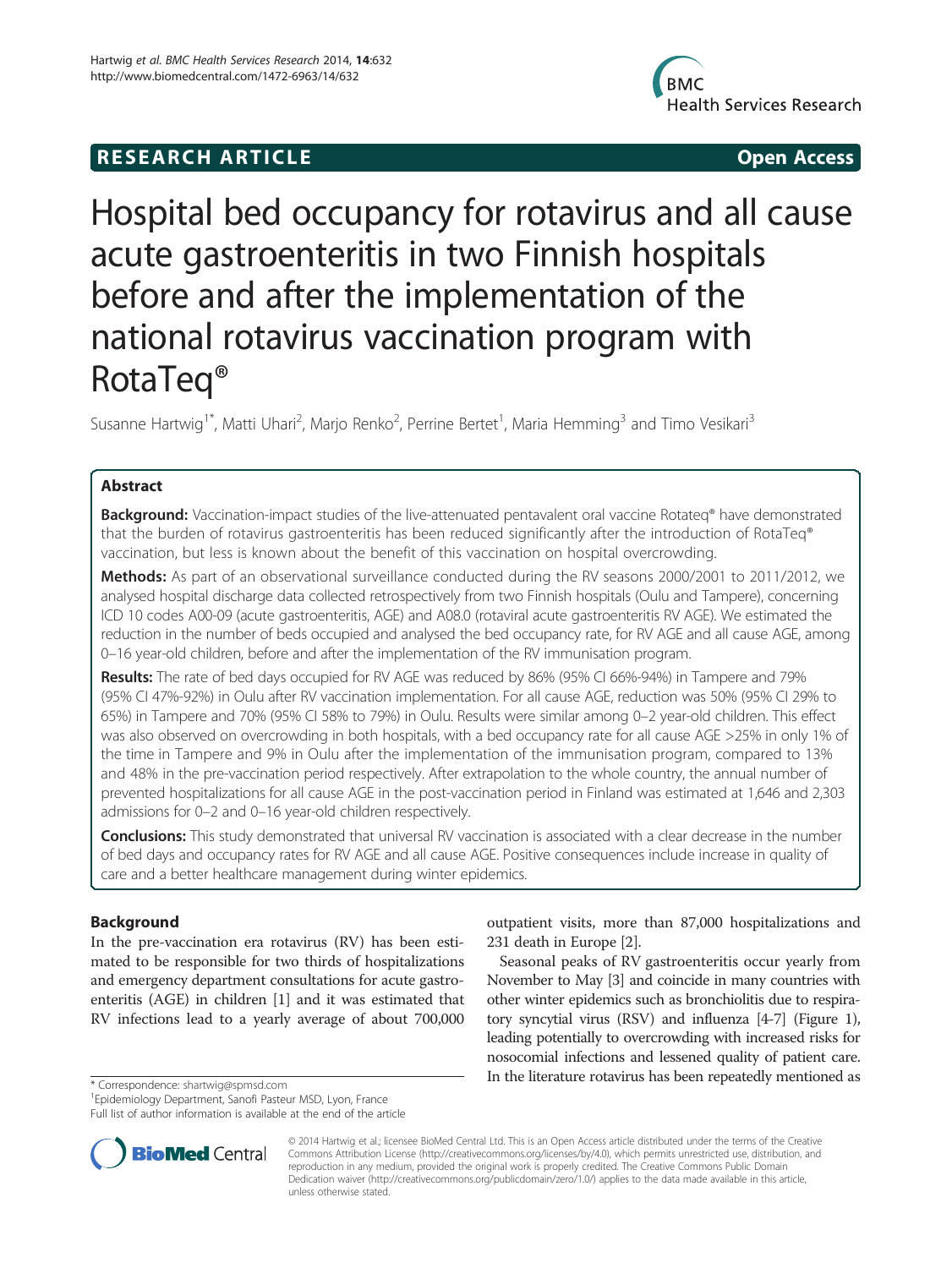<span id="page-2-0"></span>

a major cause of hospital overcrowding during the winter season [\[3,6,7](#page-8-0)].

The live-attenuated pentavalent oral vaccine Rotateq® was licensed in 2006. Postlicensure studies have shown high vaccine effectiveness in preventing hospitalization for RV gastroenteritis in the field, ranging from 83% to 98% [[8-11\]](#page-8-0), and consistent with pre-licensure efficacy results.

Furthermore, vaccination-impact studies have demonstrated that the burden of rotavirus gastroenteritis has been reduced significantly after the introduction of RotaTeq® vaccination. Evidence included reductions in healthcare utilization due to RV AGE (hospitalizations and emergency-department visits reduced by up to 90%), reductions in the magnitude and duration of the RV season as assessed by laboratory testing for RV, and the possible induction of herd immunity [[12\]](#page-8-0).

Less is known about the benefit of the implementation of immunization programs with Rotateq® to avoid situations of seasonal hospital overcrowding. Several studies have been conducted to evaluate overcrowding associated with AGE in emergency departments [\[13,14](#page-9-0)], with one study specifically assessing the workload in pediatric emergency units during the epidemic season [\[15](#page-9-0)], no study to our knowledge has measured seasonal hospital disruption due to RV gastroenteritis.

Several indicators have been studied to estimate emergency department crowding and two scales for quantifying crowding in emergency departments have been developed: NEDOCS and EDWIN [\[16-19](#page-9-0)]. However, no consensus and no indicators have been developed to measure hospital disruption. We propose to use bed occupancy rates as a proxy to assess situations of hospital overcrowding.

A prospective surveillance study was established in 2009 at two University hospitals in Finland (Tampere and Oulu) to document the number of cases of pediatric AGE requiring hospitalization, and the role of rotavirus

and specific serotypes in those cases in the first three years after the implementation of the universal vaccination program with RotaTeq®. The study showed that after the implementation of universal RotaTeq® vaccination, RV AGE was virtually eliminated among children age-eligible for the vaccination program [\[11\]](#page-8-0).

In the frame of this study, a retrospective analysis of the discharge database was performed to evaluate the impact of the introduction of RV vaccines into the national vaccination program on the rotavirus infections at hospitals.

The aim of the present analysis was to evaluate the benefit of the implementation of the National Immunization Program with Rotateq<sup>®</sup> to avoid situations of seasonal hospital overcrowding.

## **Methods**

The study was conducted in accordance with the Declaration of Helsinki, Good Pharmacoepidemiology Practice guidelines and local laws, rules and regulations. The ethics committee of Pirkanmaa Hospital District (Tampere) reviewed and approved the study protocol and amendments. The study was also approved by the head of each hospital.

In the frame of an observational surveillance study published elsewhere [[11\]](#page-8-0), hospital discharge data were retrospectively collected from Tampere and Oulu hospitals. We further analyzed the data of this retrospective study part for the RV seasons 2000/2001 to 2011/2012. The following information was extracted from the hospital information systems (discharge registers) and analyzed: ICD 10 codes A00-09 (all codes for intestinal infectious diseases), A08.0 (rotaviral enteritis).

Admission and discharge dates were used to calculate the number of beds occupied daily by infants and children diagnosed with RV AGE and all cause AGE (including RV AGE) during the RV seasons 2000/2001 to 2011/2012. In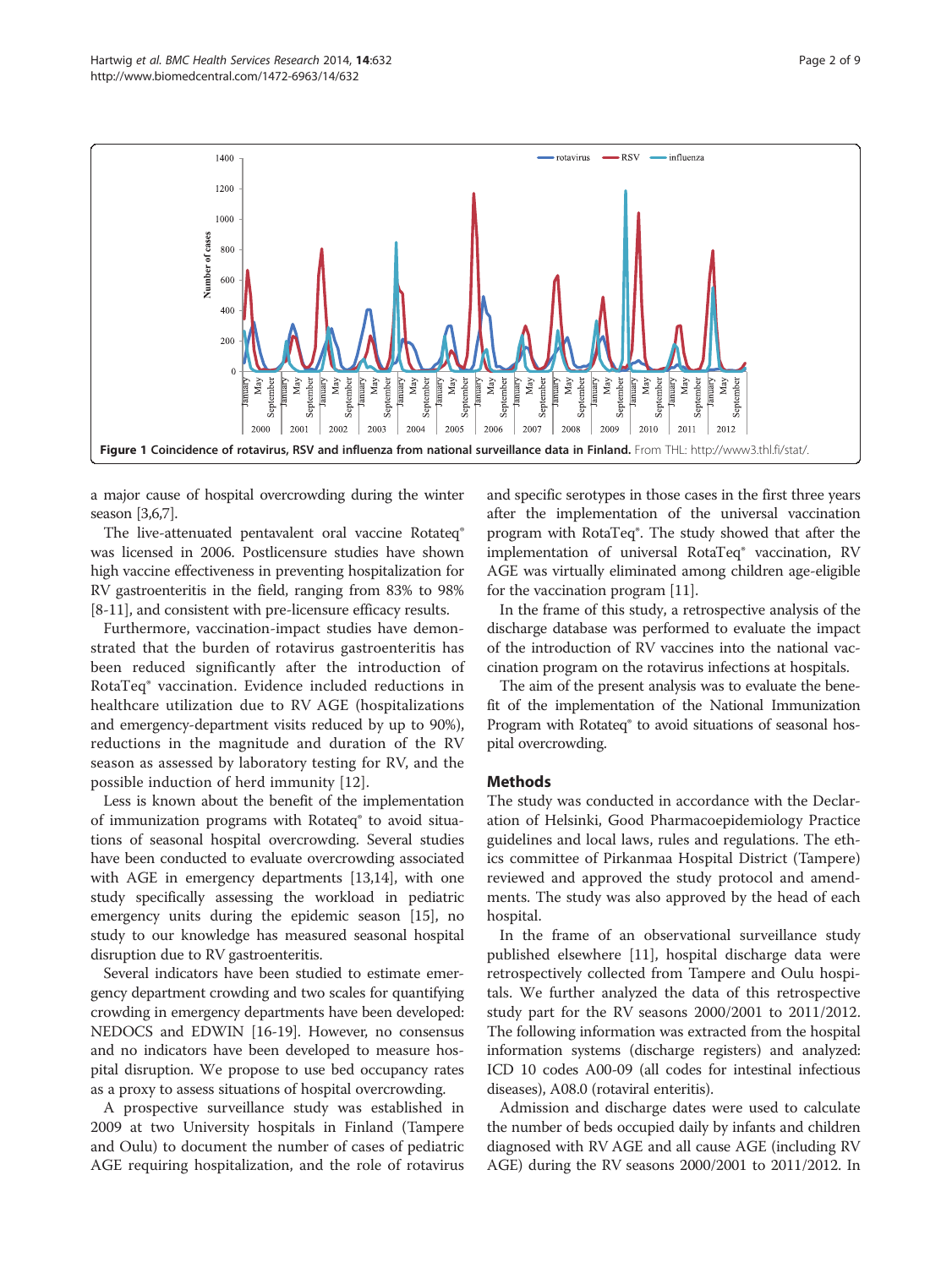some cases, e.g. when patients were transferred from one hospital unit to another, or if a second admission occurred less than 14 days after a first discharge and if both admissions were coded with different ICD discharge codes (among A00-A09), one of them being A08.0 (the code for RV AGE), this one was selected as this code was only allocated in case of positive routine laboratory ELISA test result. In addition to clinical diagnostic, some samples are sometimes taken as part of the usual care of patients in both hospitals. In this case, PCR was done to identify precisely the type of RV causing the disease. Consequently, most reliable figures are the all cause AGE which do not depend on local diagnostic and testing practices.

The 0–16 year age group was chosen to follow hospital admissions including age groups not targeted by the vaccination, but who may be subject to herd immunity.

The period of 2000/01 to 2005/06 was considered as the pre-vaccination period, the period of 2006/07 to 2008/09 as a transition period during which both rotavirus vaccines (RotaTeq® and Rotarix®) were available in Finland, but with lower coverage rates (reaching 30-35%) [[20\]](#page-9-0), as the vaccines were not included into the national vaccination program. Universal routine vaccination against RV AGE was started in Finland on September 1st, 2009 and the period of 2009/10 to 2011/12 was thus considered as post-vaccination period. Each season started the  $1<sup>st</sup>$  of September and ended the  $31<sup>th</sup>$  of August of the following year.

The total number of bed days for RV AGE and for all cause AGE was reported by vaccination periods and seasons for each hospital. To assess the impact of the national RV vaccination program, two statistics were calculated. The first was the relative reduction of the annual number of bed days between the post- and prevaccination periods, and the second was the absolute reduction (difference) (95% CI) of the number of bed days, based on a vaccine probe approach [\[21](#page-9-0)]. For both estimates, we calculated 95% confidence interval (CI) based on the negative binomial distribution in order to take into account for over dispersion. Rates of bed days per 100,000 children were calculated based on children population figures from Statistics Finland available at [http://www.stat.fi/til/vaerak/tau\\_en.html](http://www.stat.fi/til/vaerak/tau_en.html).

The proportions of RV positive cases among all causes AGE were also described per period and season and trend in these proportions between the post- and prevaccination periods was studied using a chi-squared test for trend in proportions.

We compared the number of beds occupied for all cause AGE and available beds per day, by estimating a bed occupancy rate defined as the ratio between the number of beds occupied for all cause AGE and the number of available beds in Tampere  $(n = 16)$  and in Oulu  $(n = 9)$ . The bed occupancy rate was then stratified in 5 classes, 0-25%, 26-50%, 51-75%, 76-100% and >100%. The distribution of days according to the defined bed occupancy classes was compared between the post- and pre-vaccination periods using a chi-squared test.

We extrapolated the results of this study to the whole country by estimating the 2013 annual absolute number of bed days and prevented bed days after the introduction of the national RV program in Finland. For this, we pooled the data of Tampere and Oulu by period (i.e. pre- and post-vaccination) to calculate the rates (and its 95% CI) of number of bed days and number of prevented bed days per 100,000 children aged respectively 0–16 and 0–2. Then, we applied these rates to the whole national population figures of children 0–16 and 0–2 years in 2013. Population figures were extracted from Statistics Finland, available at: [http://www.stat.fi/til/vaerak/tau\\_en.html.](http://www.stat.fi/til/vaerak/tau_en.html) Analyses were done using SAS, SPSS and R, and p-values <0.05 were considered as statistically significant.

# Results

In Tampere, the overall number of bed days per 100,000 0–2 year-old children for RV AGE decreased from 925 in the pre-vaccination to 70 in the post-vaccination period corresponding to a statistically significant reduction of 93% (95% CI 77%-98%) (Table [1\)](#page-4-0). Similar results were observed when enlarging the age group to children up to 16 years, with the overall number of bed days per 100,000 children for RV AGE decreasing from 220 to 31, corresponding to a reduction of 86% (95% CI 66%-94%). For all cause AGE, a lower decrease from 2,839 bed days per 100,000 children in the pre-vaccination era to 972 bed days per 100,000 children in the post-vaccination era was observed among 0-2y children, corresponding to a reduction of 66% (95% CI 49% to 77%) and from 886 to 440 bed days per 100,000 children, thus a 50% reduction (95% CI 29% to 65%) among 0-16y children. Table [1](#page-4-0) also presented the corresponding absolute reduction of the number of bed days per 100,000 children.

In Oulu, the average annual number of bed days for RV AGE per 100,000 0–2 year -old children decreased from 1,017 in the pre-vaccination to 170 in the post-vaccination period corresponding to a statistically significant reduction of 83% (95% CI 35%-96%) (Table [2\)](#page-5-0). For 0–16 yearold children, the average annual number of bed days per 100,000 children for RV AGE decreased from 261 to 54, corresponding to a reduction of 79% (95% CI 47%-92%). For all cause AGE, a lower decrease from 3,850 bed days per 100,000 children in the pre-vaccination era to 757 bed days per 100,000 children in the post-vaccination era was observed among 0-2y children, corresponding to a reduction of 80% (95% CI 68% to 88%) and from 1,233 to 365 bed days per 100,000 children, thus a 70% reduction (95% CI 58% to 79%) among 0-16y children. Table [2](#page-5-0)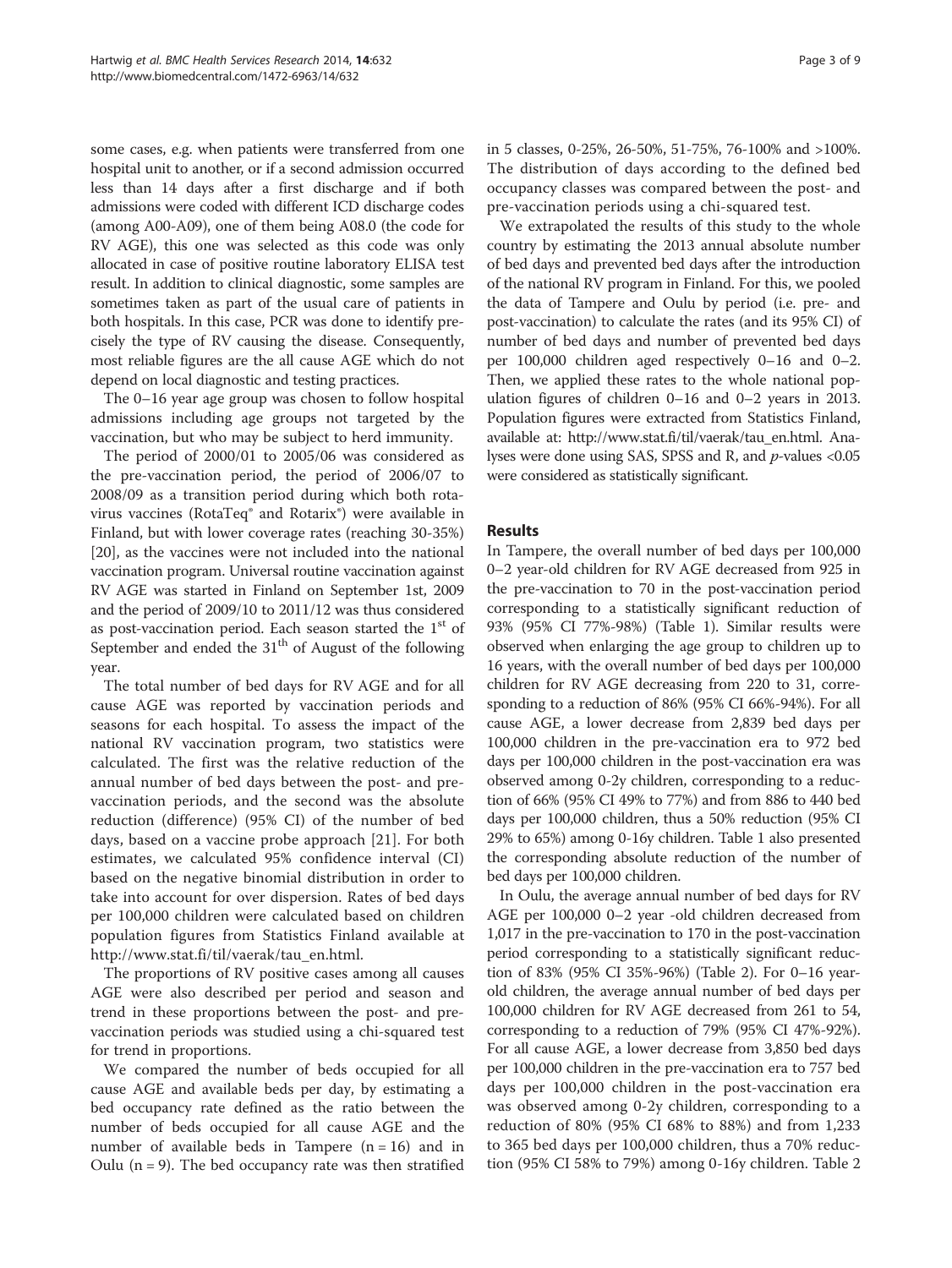|                                                                                                                                |                                                    | Children 0-16 years               |                          |                          |         | Children 0-2 years                |                         |                             |            |
|--------------------------------------------------------------------------------------------------------------------------------|----------------------------------------------------|-----------------------------------|--------------------------|--------------------------|---------|-----------------------------------|-------------------------|-----------------------------|------------|
| Period                                                                                                                         | Years                                              | Number of                         |                          | Number of bed days*      |         | Number of                         | Number of bed days*     |                             | % RV among |
|                                                                                                                                |                                                    | children in the<br>catchment area | <b>RV AGE</b>            | All AGE                  | all AGE | children in the<br>catchment area | <b>RV AGE</b>           | All AGE                     | all AGE    |
| <b>Pre-vaccination</b>                                                                                                         | 2001-2002                                          | 87,856                            | 238                      | 839                      | 28.4    | 15,241                            | 181                     | 477                         | 37.9       |
| period                                                                                                                         | 2002-2003                                          | 88,105                            | 288                      | 1098                     | 26.2    | 15,361                            | 185                     | 563                         | 32.9       |
|                                                                                                                                | 2003-2004                                          | 88,112                            | 197                      | 561                      | 35.1    | 15,719                            | 174                     | 379                         | 45.9       |
|                                                                                                                                | 2004-2005                                          | 88,373                            | 165                      | 614                      | 26.9    | 16,237                            | 140                     | 375                         | 37.3       |
|                                                                                                                                | 2005-2006                                          | 88,485                            | 80                       | 793                      | 10.1    | 16,698                            | 53                      | 456                         | 11.6       |
|                                                                                                                                | Annual average                                     |                                   | 193.6                    | 781.0                    | 24.8    |                                   | 146.6                   | 450                         | 32.6       |
|                                                                                                                                | Overall number of bed<br>days per 100,000 children |                                   | 220                      | 886                      |         |                                   | 925                     | 2839                        |            |
| <b>Transition period</b>                                                                                                       | 2006-2007                                          | 88,657                            | 43                       | 600                      | 7.2     | 16,932                            | 29                      | 329                         | 8.8        |
|                                                                                                                                | 2007-2008                                          | 88,591                            | 290                      | 1010                     | 28.7    | 17,201                            | 189                     | 574                         | 32.9       |
|                                                                                                                                | 2008-2009                                          | 88,799                            | 191                      | 688                      | 27.8    | 17,502                            | 128                     | 345                         | 37.1       |
|                                                                                                                                | Annual average                                     |                                   | 174.7                    | 766                      | 22.8    |                                   | 115.3                   | 416.0                       | 27.7       |
|                                                                                                                                | Overall number of bed<br>days per 100,000 children | $\sim$                            | 197                      | 864                      |         |                                   | 670                     | 2417                        |            |
| <b>Post-vaccination</b>                                                                                                        | 2009-2010                                          | 88,919                            | 18                       | 417                      | 4.3     | 17,655                            | 9                       | 163                         | 5.5        |
| period                                                                                                                         | 2010-2011                                          | 89,322                            | 60                       | 495                      | 12.1    | 17,637                            | 28                      | 257                         | 10.9       |
|                                                                                                                                | 2011-2012                                          | 90,046                            | 6                        | 269                      | 2.2     | 17,798                            | $\circ$                 | 96                          | 0.0        |
|                                                                                                                                | Annual average                                     |                                   | 28.0                     | 393.7                    | 7.1     |                                   | 12.3                    | 172.0                       | 7.2        |
|                                                                                                                                | Overall number of bed<br>days per 100,000 children |                                   | 31                       | 440                      |         |                                   | 70                      | 972                         |            |
| % reduction (95% CI) of the number of<br>bed days per 100,000 children between<br>the post- and pre-vaccination periods        |                                                    |                                   | $-86 (-66, -94)$         | $-50 (-29,-65)$          |         |                                   | $-93 (-77,-98)$         | $-66 (-49; -77)$            |            |
| Absolute reduction (95% CI) of the number<br>of bed days per 100,000 children between<br>the post- and pre-vaccination periods |                                                    |                                   | $-188$<br>$(-173; -204)$ | $-445$<br>$(-408; -483)$ |         |                                   | $-855$<br>$(-785,-926)$ | $-1867$<br>$(-1723; -2011)$ |            |

<span id="page-4-0"></span>Table <sup>1</sup> Number of bed days, reduction of the number of bed days for RV and all cause AGE, and proportion of RV among all cause AGE according to vaccination period and season among 0-16y and 0-2y children in Tampere

\*unless otherwise specified.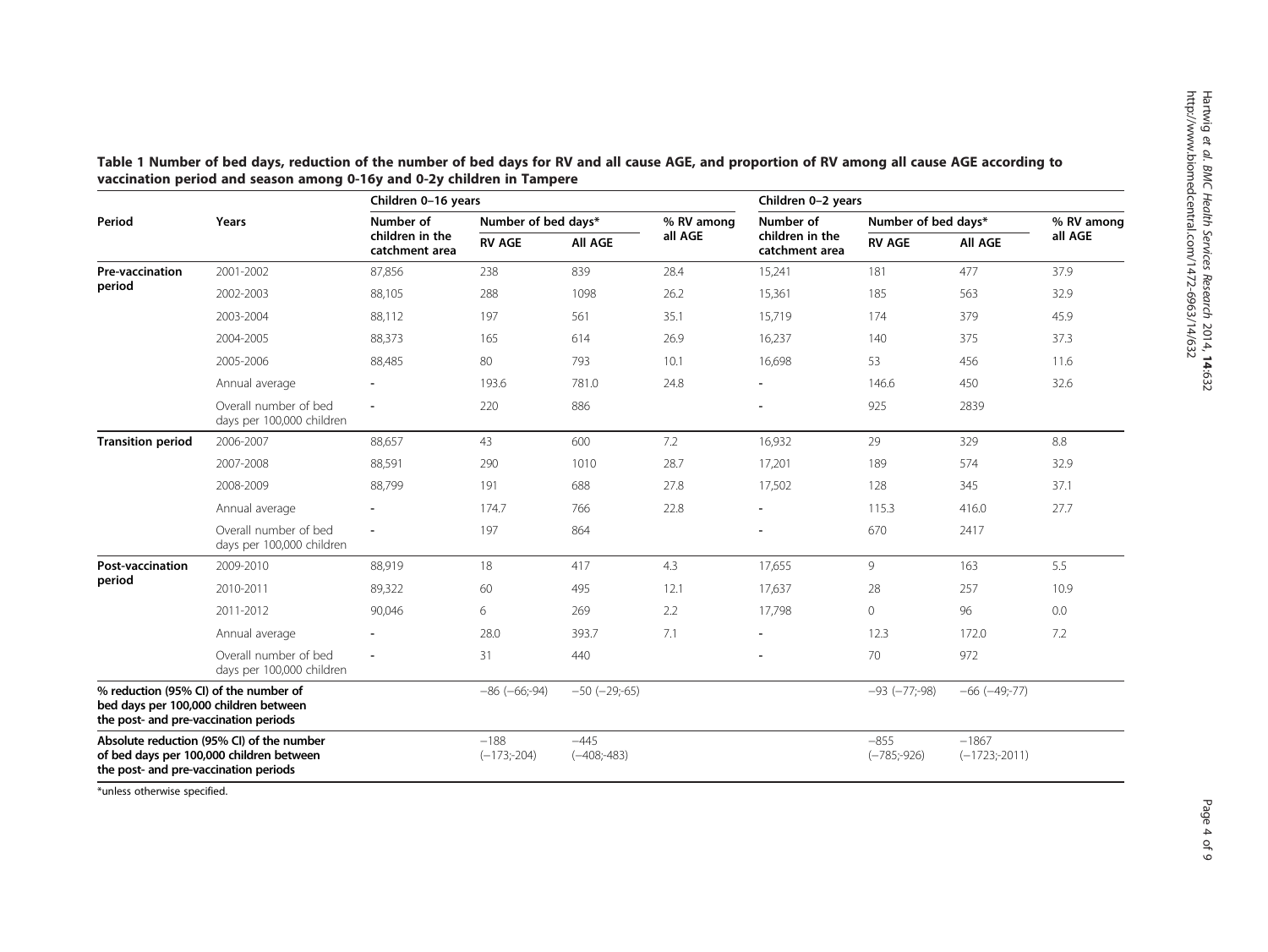|                                                                                                                         | Years                                              | Children 0-16 years               |                          |                          |                       | Children 0-2 years                             |                          |                            |            |
|-------------------------------------------------------------------------------------------------------------------------|----------------------------------------------------|-----------------------------------|--------------------------|--------------------------|-----------------------|------------------------------------------------|--------------------------|----------------------------|------------|
| Period                                                                                                                  |                                                    | Number of                         | Number of bed days*      |                          | % RV among<br>all AGE | Number of<br>children in the<br>catchment area | Number of bed days*      |                            | % RV among |
|                                                                                                                         |                                                    | children in the<br>catchment area | <b>RV AGE</b>            | All AGE                  |                       |                                                | <b>RV AGE</b>            | <b>All AGE</b>             | all AGE    |
| Pre-vaccination period                                                                                                  | 2001-2002                                          | 83,846                            | 207                      | 861                      | 24.0                  | 15,161                                         | 142                      | 483                        | 29.4       |
|                                                                                                                         | 2002-2003                                          | 83,668                            | 260                      | 1127                     | 23.1                  | 15,310                                         | 169                      | 655                        | 25.8       |
|                                                                                                                         | 2003-2004                                          | 84,107                            | 260                      | 1056                     | 24.6                  | 15,818                                         | 216                      | 633                        | 34.1       |
|                                                                                                                         | 2004-2005                                          | 84,443                            | 151                      | 733                      | 20.6                  | 16,274                                         | 109                      | 429                        | 25.4       |
|                                                                                                                         | 2005-2006                                          | 84,870                            | 219                      | 1415                     | 15.5                  | 16,606                                         | 169                      | 848                        | 19.9       |
|                                                                                                                         | Annual average                                     |                                   | 219.4                    | 1038.4                   | 21.1                  |                                                | 161                      | 609.6                      | 26.4       |
|                                                                                                                         | Overall number of bed<br>days per 100,000 children | $\blacksquare$                    | 261                      | 1233                     |                       |                                                | 1017                     | 3850                       |            |
| <b>Transition period</b>                                                                                                | 2006-2007                                          | 85,064                            | 33                       | 1241                     | 2.7                   | 16,903                                         | 25                       | 671                        | 3.7        |
|                                                                                                                         | 2007-2008                                          | 85,257                            | 84                       | 840                      | 10.0                  | 16,906                                         | 31                       | 387                        | 8.0        |
|                                                                                                                         | 2008-2009                                          | 85,683                            | 161                      | 787                      | 20.5                  | 17,145                                         | 115                      | 425                        | 27.1       |
|                                                                                                                         | Annual average                                     |                                   | 92.7                     | 956.0                    | 2.7                   |                                                | 57                       | 494.3                      | 11.5       |
|                                                                                                                         | Overall number of bed<br>days per 100,000 children | $\blacksquare$                    | 109                      | 1120                     |                       |                                                | 336                      | 2910                       |            |
| Post-vaccination period                                                                                                 | 2009-2010                                          | 86,144                            | 116                      | 433                      | 26.8                  | 17,312                                         | 84                       | 221                        | 38.0       |
|                                                                                                                         | 2010-2011                                          | 86,498                            | 13.0                     | 222                      | 5.9                   | 17,315                                         | 2                        | 70                         | 2.9        |
|                                                                                                                         | 2011-2012                                          | 87,264                            | 11                       | 294                      | 3.7                   | 17,285                                         | 2                        | 102                        | 2.0        |
|                                                                                                                         | Annual average                                     |                                   | 46.7                     | 316.3                    | 14.8                  |                                                | 29.3                     | 131.0                      | 22.4       |
|                                                                                                                         | Overall number of bed<br>days per 100,000 children | $\overline{\phantom{a}}$          | 54                       | 365                      |                       |                                                | 170                      | 757                        |            |
| % reduction (95% CI) of the number of<br>bed days per 100,000 children between<br>the post- and pre-vaccination periods |                                                    |                                   | $-79(-47,-92)$           | $-70(-58,-79)$           |                       |                                                | $-83 (-35,-96)$          | $-80 (-68, -88)$           |            |
| Absolute reduction (95% CI) of the<br>number of bed days per 100,000<br>children between the post- and                  |                                                    |                                   | $-207$<br>$(-189; -225)$ | $-868$<br>$(-828; -909)$ |                       |                                                | $-847$<br>$(-769; -926)$ | $-3092$<br>$(-2937,-3249)$ |            |

<span id="page-5-0"></span>Table 2 Number of bed days, reduction of the number of bed days for RV and all cause AGE, and proportion of RV among all cause AGE according to vaccination period and season among 0-16y and 0-2y children in Oulu

pre-vaccination periods \*unless otherwise specified.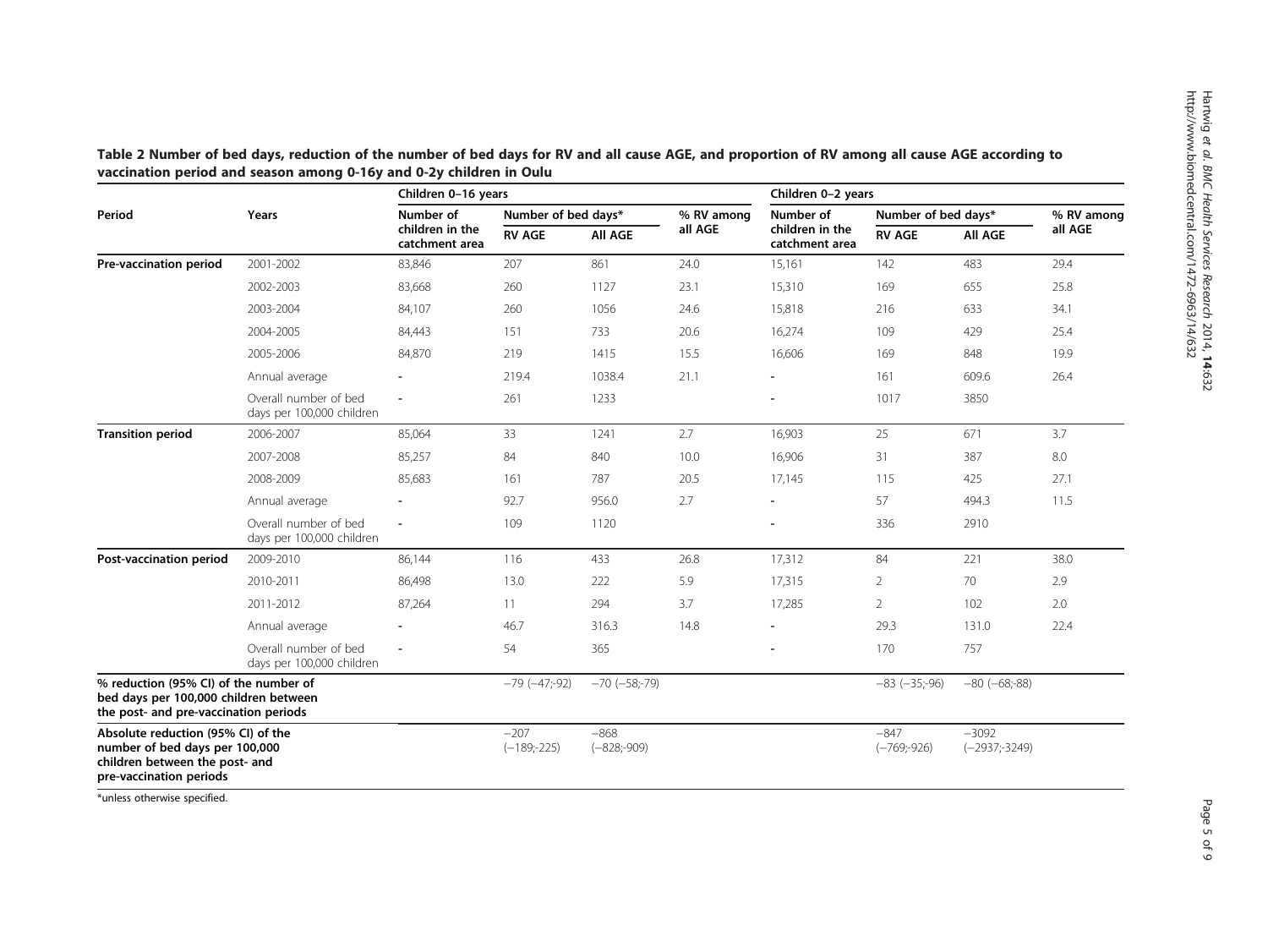also presented the corresponding absolute reduction of the number of bed days per 100,000 children.

The proportion of RV positive cases among all cause AGE was also significantly reduced in the post-vaccination period compared to the pre-vaccination period in 0-16y children and 0-2y children from Tampere (Table [1\)](#page-4-0) and in 0-16y children from Oulu (Table [2](#page-5-0)). The proportion of RV positive cases among all cause AGE in 0-2y children from Oulu did not significantly vary between vaccination periods (22.4% vs 26.4%,  $p = 0.087$ ) and this was mainly due to the high proportion observed during the 2009/10 season.

In both hospitals in Oulu and in Tampere, bed occupancy for all cause AGE was significantly lower in the post-vaccination period than in the pre-vaccination period (Table 3, Figure [2](#page-7-0)). In Oulu, while bed occupancy for all cause AGE was >25% during 774 (48%) days in the pre-vaccination period, it decreased to 103 (9%) in the post-vaccination period. In Tampere, these figures were 235 (13%) in the pre-vaccination period and 12 (1%) in the post-vaccination period.

Table [4](#page-7-0) shows the estimated national absolute number of bed days and number of prevented bed days after the introduction of the national RV immunization program in Finland which prevented 6,219 (95% CI, 5,956-6,483) bed days for all cause AGE for 0–16 year-old children and 4,443 (95% CI, 4,252-4,633) for 0–2 year-old children, leading to a number of bed days for all cause AGE of 3,846 (95% CI, 3,682-4,009) for 0–16 year-old children and of 1,552 (95% CI, 1,451-1,653) for 0–2 year-old children in 2013.

The average length of stay for all cause AGE decreased significantly from 3.1 days in the pre-vaccination to 2.6 days in the post-vaccination period  $(p < 0.001)$  in Tampere and from 2.8 days to 2.4  $(p < 0.001)$  in Oulu.

# **Discussion**

This study highlights the substantial impact of the national RV vaccination program on the reduction of the number of bed days for RV AGE and to a lesser extend for all cause AGE in two Finnish hospitals. Reduction in AGE hospitalizations non coded specifically as rotavirus suggest that testing and coding practices may underestimate the true rate of rotavirus hospitalizations as it has been described elsewhere [[22\]](#page-9-0). Additionally, the mean length of hospital stay per episode decreased when comparing pre-vaccination periods with post-vaccination periods. Overall results suggest that universal vaccination with RotaTeq<sup>®</sup> led to a dramatic decrease of hospital overcrowding reducing the risk for nosocomial infections and situations of hospital disruption with negative adverse effects on the overall quality of patient care. These results are supported by the vaccine-probe design that allowed estimating the vaccine-preventable RV AGE and all AGE incidence, and extrapolate these results at the nationwide scale.

Our study presents some limitations. We cannot exclude that not all patients were tested, as hospitalization time may in some cases have been too short to allow children producing stool during their stay at hospital. When a laboratory result was not available at the time of hospital discharge of a patient, the case could not be

Table 3 Distribution of the number of days with bed occupancy of 0-25%, 26-50%, 51-75%, 76-100% and >100% for all cause AGE in children 0–16 years in Oulu (9 beds) and Tampere (16 beds)

| Season    | <b>Vaccination period</b> | Total<br>number | Bed occupancy for all cause AGE<br>in children 0-16 years in Oulu |          |              |                |          | Bed occupancy for all cause AGE<br>in children 0-16 years in Tampere |                |              |              |              |
|-----------|---------------------------|-----------------|-------------------------------------------------------------------|----------|--------------|----------------|----------|----------------------------------------------------------------------|----------------|--------------|--------------|--------------|
|           |                           | of days         | $0 - 25%$                                                         | 26-50%   | 51-75%       | 76-100%        | >100%    | $0 - 25%$                                                            | 26-50%         | 51-75%       | 76-100%      | >100%        |
| 2001-02   | Pre-vaccination period    | 365             | 219                                                               | 89       | 46           | 11             | $\Omega$ | 324                                                                  | 38             | 3            | $\Omega$     | $\Omega$     |
| 2002-03   | Pre-vaccination period    | 365             | 196                                                               | 79       | 41           | 37             | 12       | 273                                                                  | 75             | 17           | $\mathbf{0}$ | 0            |
| 2003-04   | Pre-vaccination period    | 366             | 197                                                               | 76       | 53           | 33             | 7        | 347                                                                  | 19             | $\mathbf{0}$ | $\Omega$     | $\Omega$     |
| 2004-05   | Pre-vaccination period    | 365             | 247                                                               | 78       | 21           | 18             |          | 337                                                                  | 26             | 2            | $\Omega$     | $\Omega$     |
| 2005-06   | Pre-vaccination period    | 365             | 193                                                               | 48       | 30           | 47             | 47       | 310                                                                  | 44             | 10           |              | $\Omega$     |
| 2006-07   | Transition period         | 365             | 181                                                               | 72       | 53           | 47             | 12       | 343                                                                  | 22             | $\mathbf{0}$ | $\Omega$     | $\mathbf{0}$ |
| 2007-08   | Transition period         | 366             | 249                                                               | 65       | 30           | 12             | 10       | 301                                                                  | 48             | 11           | 3            | 3            |
| 2008-09   | Transition period         | 365             | 242                                                               | 69       | 39           | 14             |          | 329                                                                  | 35             |              | $\Omega$     | $\Omega$     |
| 2009-10   | Post-vaccination period   | 365             | 309                                                               | 41       | 12           | $\overline{2}$ |          | 357                                                                  | 8              | $\mathbf{0}$ | $\Omega$     | $\Omega$     |
| 2010-11   | Post-vaccination period   | 365             | 348                                                               | 17       | $\mathbf{0}$ | $\Omega$       | 0        | 361                                                                  | $\overline{4}$ | $\mathbf{0}$ | $\Omega$     | $\Omega$     |
| 2011-12   | Post-vaccination period   | 366             | 336                                                               | 29       |              | $\Omega$       | $\Omega$ | 366                                                                  | $\overline{0}$ | $\mathbf{0}$ | $\mathbf{0}$ | $\Omega$     |
| Total (%) | Pre-vaccination period    | 1826            | 1052 (58)                                                         | 370 (20) | 191<br>(10)  | 146(8)         | 67(4)    | (87)<br>1591                                                         | 202(11)        | 32(2)        | 1(0)         | 0(0)         |
|           | Transition period         | 1096            | 672 (61)                                                          | 206 (19) | 122(11)      | 73 (7)         | 23(2)    | 973 (89)                                                             | 105(10)        | 12(1)        | 3(0)         | 3(0)         |
|           | Post-vaccination period   | 1096            | 993 (91)                                                          | 87(8)    | 13(1)        | 2(0)           | 1(0)     | 1084 (99)                                                            | 12(1)          | 0(0)         | 0(0)         | 0(0)         |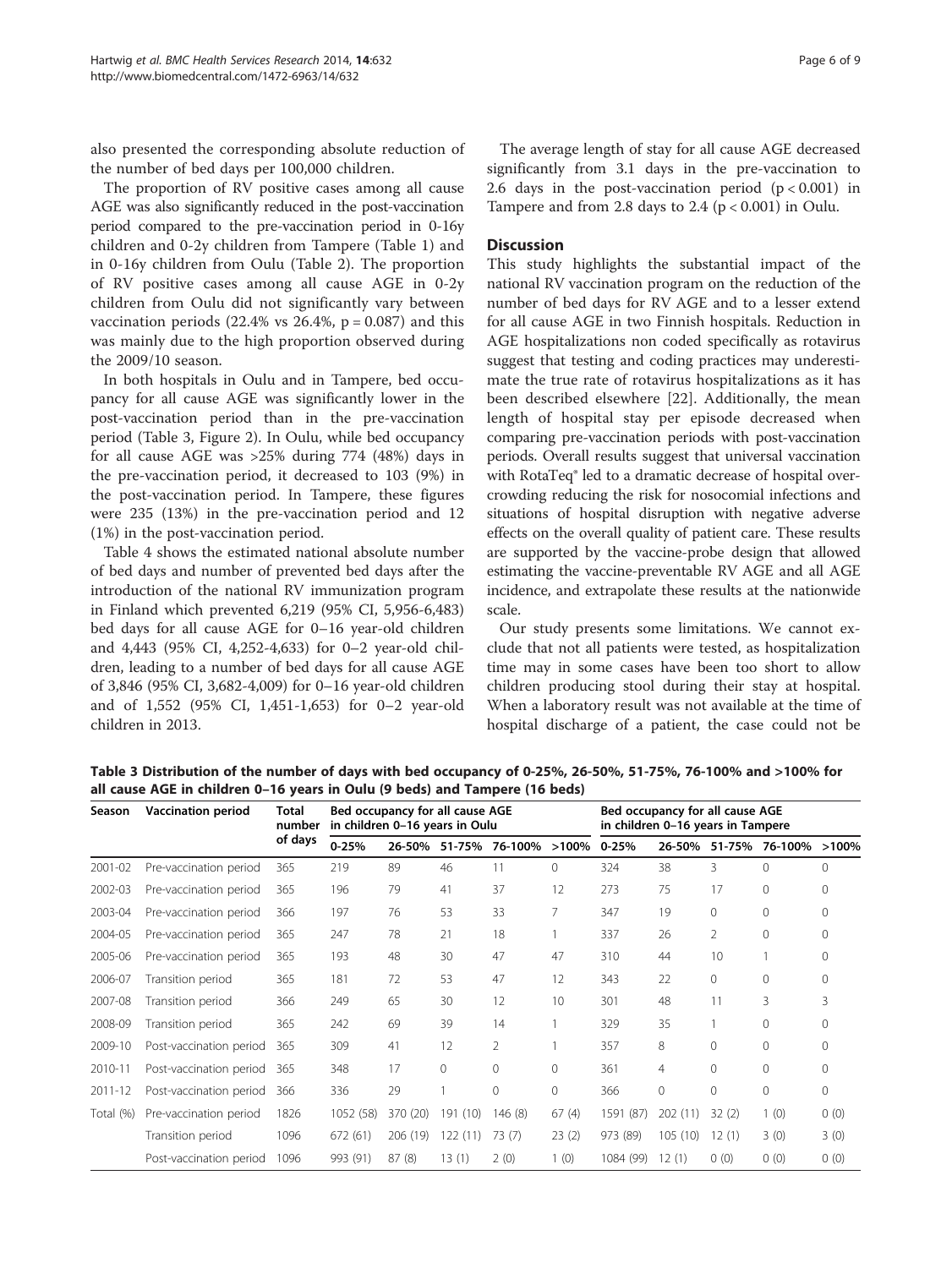<span id="page-7-0"></span>

recorded as RV AGE. Thus rotavirus as a cause for AGE is likely to be underestimated. We conclude that the reduction of the mean hospital length of stay could be attributable to the rotavirus vaccination program but cannot exclude that a modification of the hospital organization has occurred during the 10-year study period. Variability was observed in the population-based rates of severe rotavirus infections each year and this natural secular variability in rotavirus disease should be considered in the assessment of the impact of the vaccine, as it has been reported elsewhere [[9,](#page-8-0)[23,24\]](#page-9-0). This may explain the high rates of RV AGE in the transition period and the first year of the post vaccination period in the Oulu hospital.

In 2007 the Finnish National Institute for Health and Welfare (THL) estimated that without vaccination about 2,400 hospital admissions, 3,600 hospital outpatient visits, 9,000 primary care physician consultations and 0.5 deaths attributable to rotavirus would occur annually among children under 5 years of age in Finland [\[25\]](#page-9-0). When extrapolating the results of this study to the whole country, we estimated that 6,129 and 4,443 bed days for all cause AGE were prevented in 2013 by rotavirus vaccination in children 0–16 years and 0–2 years respectively. Assuming a hospital length of stay of 2.7 days (Oulu: 2.6 days and Tampere: 2.8 days) in the post-vaccination period, the annual number of prevented hospitalizations for all cause AGE can be estimated at 1,646 and 2,303 admissions for 0–2 and 0–16 year-old children respectively, thus confirming the assumptions made by Salo et al. in 2007 [\[25\]](#page-9-0) who estimated that universal rotavirus vaccination could prevent some 2,000 hospital admissions in under five year-old children yearly.

Finland represents a privileged place to study RV disease and the impact of RV vaccination due to the high burden of RV and high vaccine uptake. It was one of the first countries in Europe recommending rotavirus vaccination in December 2007. In September 2009 it introduced universal rotavirus vaccination with exclusive use of the

Table 4 Estimation of the national number of bed days and the number of prevented bed days after the introduction of the national RV program in Finland. In 2013, national figures were 953,547 for children 0–16 years and 179,244 for children 0–2 years

|                              |         | Rates per 100,000 children in 2012<br>based on Tampere and Oulu data |                    | National estimates in 2013, after the<br>introduction of the national RV program |                    |  |  |
|------------------------------|---------|----------------------------------------------------------------------|--------------------|----------------------------------------------------------------------------------|--------------------|--|--|
|                              |         | Children 0-16 years                                                  | Children 0-2 years | Children 0-16 years                                                              | Children 0-2 years |  |  |
| Number of bed days           | RV AGE  | 42 (37:48)                                                           | 119 (98:140)       | 404 (352:458)                                                                    | 213 (176;251)      |  |  |
| (95% confidence interval)    | AII AGE | 403 (386:420)                                                        | 866 (809;922)      | 3,846 (3682;4009)                                                                | 1,552 (1451;1653)  |  |  |
| Number of prevented bed days | RV AGE  | 197 (209:186)                                                        | 852 (799;905)      | 1,880 (1769;1992)                                                                | 1,527 (1432;1621)  |  |  |
| (95% confidence interval)    | All AGF | 652 (625;680)                                                        | 2,479 (2372;2585)  | 6,219 (5956;6483)                                                                | 4,443 (4252;4633)  |  |  |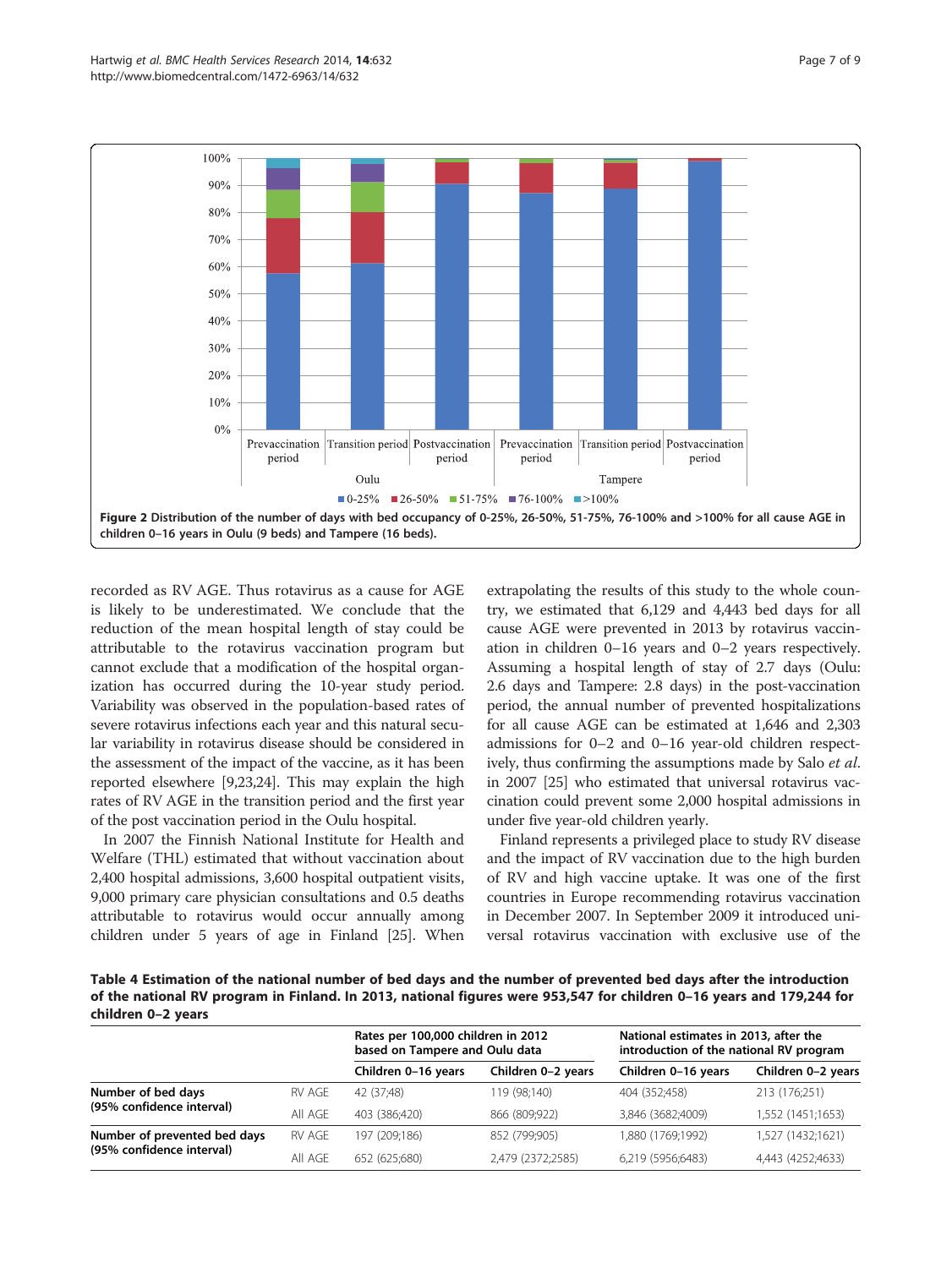<span id="page-8-0"></span>pentavalent human-bovine reassortant rotavirus vaccine RotaTeq® and following a vaccination schedule at age 2, 3 and 5 months reaching coverage rates of about 96% for the vaccines included in the NIP. In Finland, the RV related burden of disease was extensively studied through observational studies [\[26-28\]](#page-9-0) and through data collected during the clinical development of rotavirus vaccines [2,[29](#page-9-0)-[32](#page-9-0)].

The impact of RV vaccination on the number of hospitalization was reported previously [11[,32](#page-9-0)-[36\]](#page-9-0). The present study describes that RV vaccination can also reduce seasonal hospital overcrowding due to RV AGE during winter epidemics by assessing the reduction in the number of occupied beds per day. While RV AGE hospitalization only describes the number of patients presenting at hospital with RV AGE, bed occupancy rather reflects the pressure that hospitals and health care workers face every day and specifically in periods of overlapping winter epidemics. Overcrowding occurs when new admissions for RV AGE exceed discharge of recovered patients, with adverse consequences such as lower quality of care [[15](#page-9-0)], increased risk of nosocomial transmission among patients and healthcare workers (HCWs) [[37,38\]](#page-9-0), work stress [\[37-40\]](#page-9-0), which may lead to hospital disruption with unsolved ethical and organizational issues [3[,41-43\]](#page-9-0).

We used bed occupancy to estimate crowding due to all cause AGE in children 0–16 year-old. While several indicators have been studied to estimate emergency department crowding with NEDOCS and EDWIN [\[16-19](#page-9-0)], no consensus and no indicators have been developed to measure hospital disruption. It may be reasonable to think that high occupancy rates (e.g. >50%) are associated with hospital disruption and impaired care. In addition to that a previous study conducted in a ward for paediatric infectious diseases at the Hospital of Oulu identified room sharing as one of the factors increasing the risk of hospital acquired infections [\[44](#page-9-0)].

# Conclusions

In conclusion, this study demonstrated that universal RV vaccination is associated with a clear decrease in the number of bed days and occupancy rates for RV AGE and all cause AGE. As a consequence, it is expected that RV vaccination increases quality of care by allowing a better management of overlapping winter epidemics, such as bronchiolitis or influenza and by decreasing associated costs for healthcare institutions.

#### Competing interests

This work was supported by Sanofi Pasteur MSD. Susanne Hartwig is an employee of Sanofi Pasteur MSD. Matti Uhari has received grants and fees for review activities from Sanofi Pasteur MSD. Marjo Renko has received grants and travel compensation from Sanofi Pasteur MSD. Perrine Bertet was an employee of Sanofi Pasteur MSD at the time of study initiation. Maria Hemming declared no competing interests. Timo Vesikari is an advisory board member for Sanofi Pasteur MSD.

#### Authors' contributions

SH contributed to the literature research, data analysis, interpretation of findings and drafting of the manuscript. MU contributed to the data collection and interpretation of findings. MR contributed to the data collection. PB contributed to the data collection and analysis. MH contributed to the trial design. TV contributed to the trial design, data collection and interpretation of findings. All authors critically reviewed the manuscript and approved the final version.

#### Acknowledgements

The authors take full responsibility for the content of this contribution and thank Nicolas Voirin in behalf of alpha005 (supported by Sanofi Pasteur MSD) for assistance in preparing the manuscript. The authors would like to thank François Simondon (scientific advice) and Laurence Pagnon (project coordination).

#### Author details

<sup>1</sup> Epidemiology Department, Sanofi Pasteur MSD, Lyon, France. <sup>2</sup> Department of Paediatrics, University of Oulu, Oulu, Finland. <sup>3</sup>Vaccine Research Centre, University of Tampere Medical School, Tampere, Finland.

#### Received: 13 February 2014 Accepted: 2 December 2014 Published online: 11 December 2014

#### References

- 1. Van Damme P, Giaquinto C, Huet F, Gothefors L, Maxwell M, Van der Wielen M: Multicenter prospective study of the burden of rotavirus acute gastroenteritis in Europe, 2004–2005: the REVEAL study. J Infect Dis 2007, 195(Suppl 1):S4–S16.
- 2. Soriano-Gabarro M, Mrukowicz J, Vesikari T, Verstraeten T: Burden of rotavirus disease in European Union countries. Pediatr Infect Dis J 2006. 25:S7–S11.
- 3. Bruijning-Verhagen P, Sankatsing V, Kunst A, van den Born C, Bleeker E, Thijsen S, Ijzerman EP, van der Velden VH, Bonten MJ: Rotavirus-related hospitalizations are responsible for high seasonal peaks in all-cause pediatric hospitalizations. Pediatr Infect Dis J 2012, 31:e244–e249.
- 4. Armengaud JB, El Hajje MJ, Moulin F, Marc E, Chalumeau M, Lebon P, Gendrel D: [Simultaneous outbreaks of rotavirus and respiratory syncytial virus in Paris: a 12-year survey]. Med Mal Infect 2007, 37:262-265.
- 5. Gendrel D, Basse N, Palmer P, Marc E, Taty-Taty R, Ravilly S, Moulin F, Raymond J, Lebon P: [Coincidental outbreaks of rotavirus and respiratory syncytial virus in Paris: a survey from 1993 to 1998]. Arch Pediatr 1999, 6:735–739.
- 6. Gleizes O, Desselberger U, Tatochenko V, Rodrigo C, Salman N, Mezner Z, Giaquinto C, Grimprel E: Nosocomial rotavirus infection in European countries: a review of the epidemiology, severity and economic burden of hospital-acquired rotavirus disease. Pediatr Infect Dis J 2006, 25:S12–S21.
- 7. Meakins SM, Adak GK, Lopman BA, O'Brien SJ: General outbreaks of infectious intestinal disease (IID) in hospitals, England and Wales, 1992–2000. *J Hosp Infect* 2003, 53:1-5.
- 8. Castilla J, Beristain X, Martinez-Artola V, Navascues A, Garcia Cenoz M, Alvarez N, Polo I, Mazon A, Gil-Setas A, Barricarte A: Effectiveness of rotavirus vaccines in preventing cases and hospitalizations due to rotavirus gastroenteritis in Navarre, Spain. Vaccine 2011, 30:539–543.
- 9. Gagneur A, Nowak E, Lemaitre T, Segura JF, Delaperriere N, Abalea L, Poulhazan E, Jossens A, Auzanneau L, Tran A, Payan C, Jay N, de Parscau L, Oger E, IVANHOE investigators: Impact of rotavirus vaccination on hospitalizations for rotavirus diarrhea: the IVANHOE study. Vaccine 2011, 29:3753–3759.
- 10. Martinon-Torres F, Bouzon Alejandro M, Redondo Collazo L, Sanchez Lastres JM, Pertega Diaz S, Seoane Pillado MT, Martinon Sanchez JM: Effectiveness of rotavirus vaccination in Spain. Hum Vaccin 2011, 7:757–761.
- 11. Vesikari T, Uhari M, Renko M, Hemming M, Salminen M, Torcel-Pagnon L, Bricout H, Simondon F: Impact and Effectiveness of Rotateq(R) Vaccine Based on Three Years of Surveillance Following Introduction of a Rotavirus Immunization Program in Finland. Pediatr Infect Dis J 2013.
- 12. Giaquinto C, Dominiak-Felden G, Van Damme P, Myint TT, Maldonado YA, Spoulou V, Mast TC, Staat MA: Summary of effectiveness and impact of rotavirus vaccination with the oral pentavalent rotavirus vaccine: a systematic review of the experience in industrialized countries. Hum Vaccin 2011, 7:734–748.